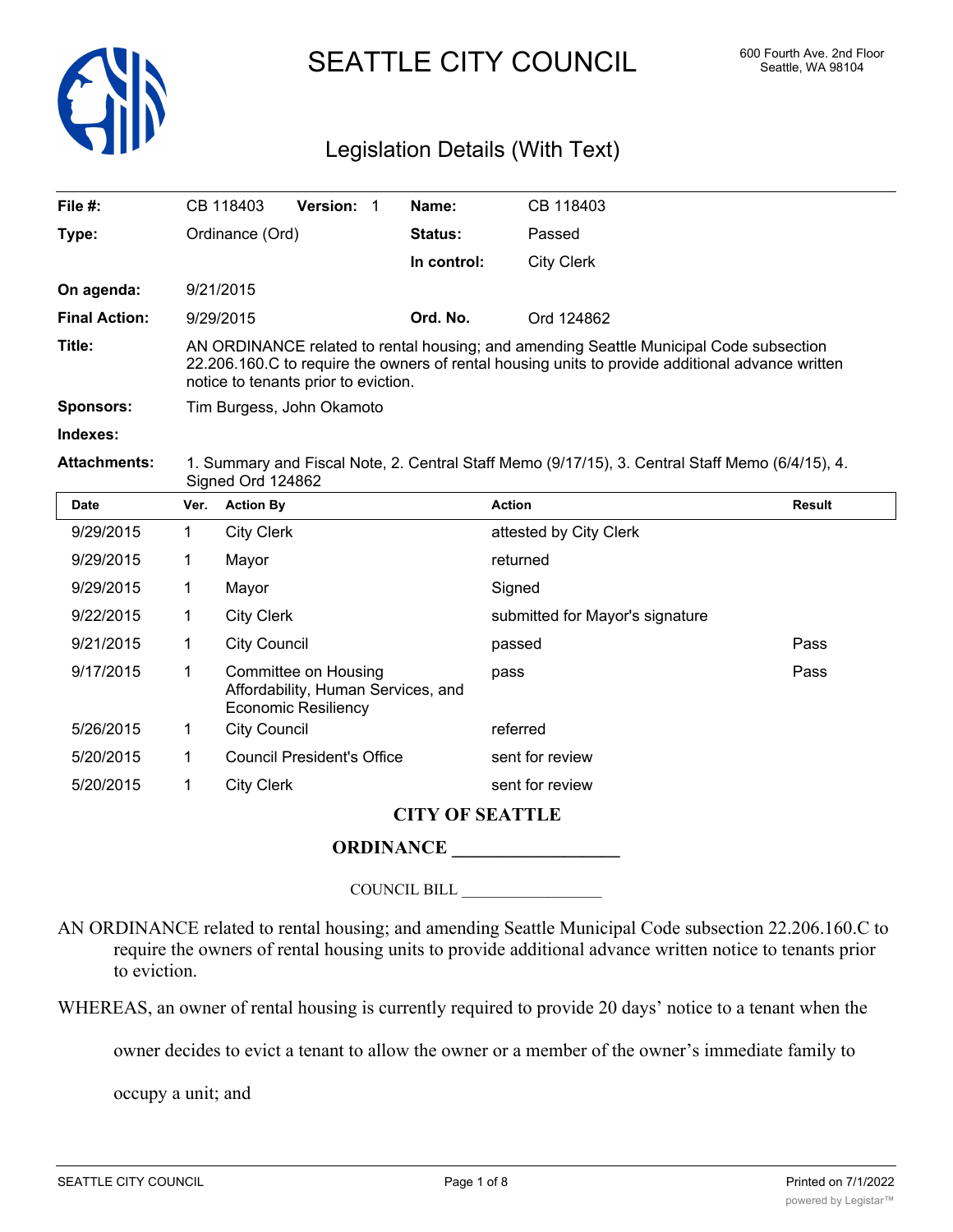WHEREAS, similarly, an owner of a single family dwelling unit is currently required to provide 60 days' notice

to a tenant when the owner elects to evict the tenant and sell the dwelling unit; and

WHEREAS, the vacancy rate for rental housing in Seattle is currently under 5 percent, making it difficult for

tenants to obtain housing in a short time period; and

WHEREAS, providing additional time for a tenant to find new housing in the circumstances described above

will help tenants obtain new housing; NOW, THEREFORE;

## **BE IT ORDAINED BY THE CITY OF SEATTLE AS FOLLOWS**:

Section 1. Subsection 22.206.160.C of the Seattle Municipal Code, which section was last amended by

Ordinance 123564, is amended as follows:

C. Just Cause Eviction $((.)$ 

1. Pursuant to provisions of the state Residential Landlord-Tenant Act (RCW 59.18.290), owners may not evict residential tenants without a court order, which can be issued by a court only after the tenant has an opportunity in a show cause hearing to contest the eviction (RCW 59.18.380). In addition, owners of housing units shall not evict or attempt to evict any tenant, or otherwise terminate or attempt to terminate the tenancy of any tenant unless the owner can prove in court that just cause exists. The reasons for termination of tenancy listed below, and no others, shall constitute just cause under this ((s))Section 22.206.160: a. The tenant fails to comply with a three day notice to pay rent or vacate

pursuant to RCW 59.12.030(3); a ten day notice to comply or vacate pursuant to RCW 59.12.030(4); or a

three day notice to vacate for waste, nuisance (including a drug-related activity nuisance pursuant to ((RCW

))Chapter 7.43 RCW), or maintenance of an unlawful business or conduct pursuant to RCW 59.12.030(5);

b. The tenant habitually fails to pay rent when due which causes the owner to

notify the tenant in writing of late rent four or more times in a 12 month period;

c. The tenant fails to comply with a ten day notice to comply or vacate that

requires compliance with a material term of the rental agreement or that requires compliance with a material

obligation under ((RCW))Chapter 59.18 RCW;

d. The tenant habitually fails to comply with the material terms of the rental

agreement which causes the owner to serve a ten day notice to comply or vacate three or more times in a 12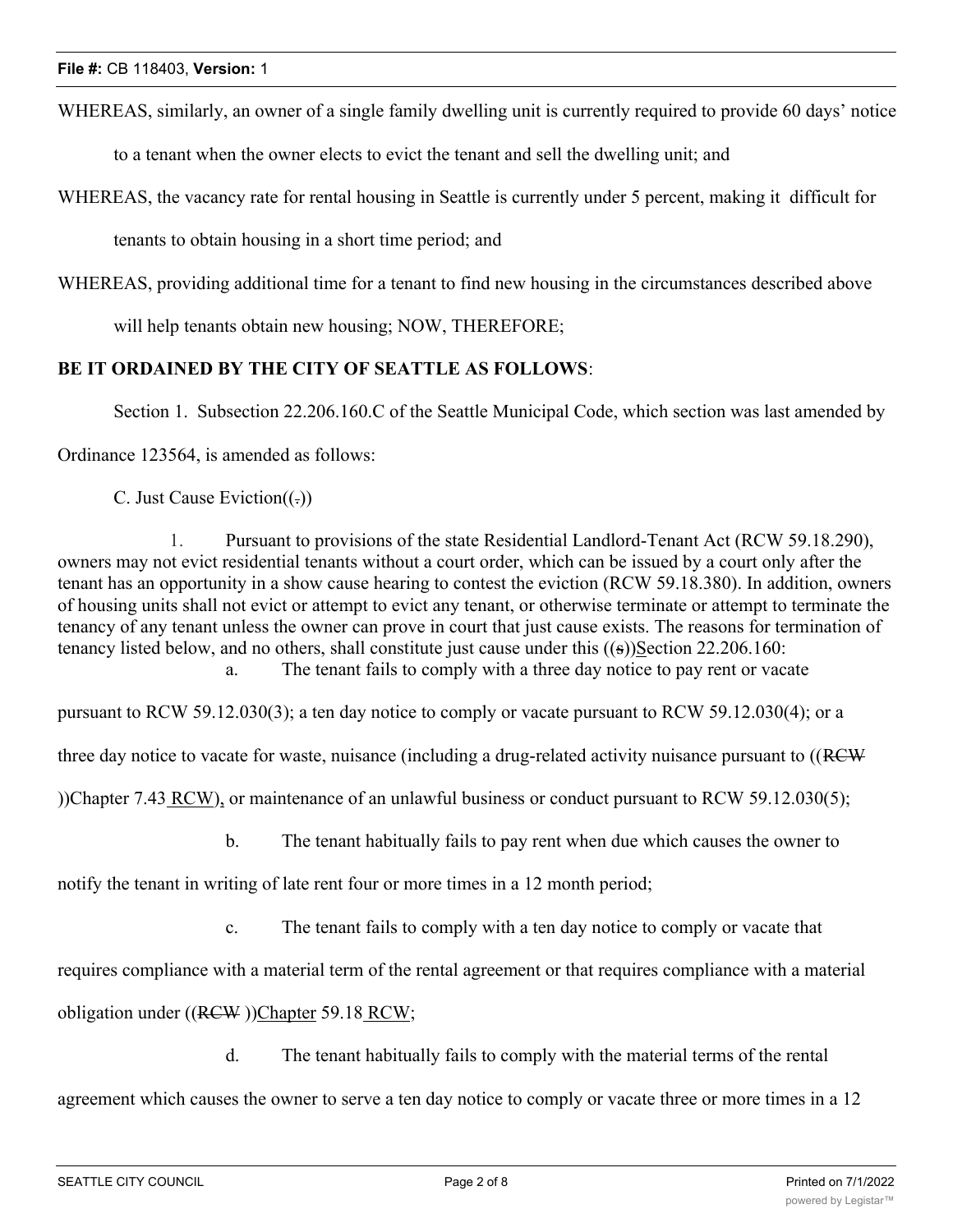month period;

e. The owner seeks possession so that the owner or a member of his or her immediate family may occupy the unit as that person's principal residence and no substantially equivalent unit is vacant and available in the same building, and the owner has given the tenant at least 90 days' advance written notice of the date the tenant's possession is to end. The Director may reduce the time required to give notice to no less than 20 days if the Director determines that delaying occupancy will result in a personal hardship to the owner or to the owner's immediate family. Personal hardship may include but is not limited to hardship caused by illness or accident, unemployment, or job relocation. For the purposes of this Section 22.206.160, "Immediate family" ((shall)) includes the owner's domestic partner registered pursuant to Section 1 of Ordinance 11724412 or the owner's spouse, parents, grandparents, children, brothers and sisters of the owner, of the owner's spouse, or of the owner's domestic partner. There is ((shall be)) a rebuttable presumption of a violation of this subsection 22.206.160.C.1. $((a))$ e if the owner or a member of the owner's immediate family fails to occupy the unit as that person's principal residence for at least 60 consecutive days during the 90 days immediately after the tenant vacated the unit pursuant to a notice of termination or eviction using this subparagraph as the cause for eviction;

f. The owner elects to sell a single-family dwelling unit and gives the tenant at least ((60))90 days' written notice prior to the date set for vacating, which date shall coincide with the end of the term of a rental agreement, or if the agreement is month to month, with the last day of a monthly period. The Director may reduce the time required to give notice to no less than 60 days if the Director determines that providing 90 days' notice will result in a personal hardship to the owner. Personal hardship may include but is not limited to hardship caused by illness or accident, unemployment, or job relocation. For the purposes of this ((s))Section 22.206.160, an owner "elects to sell" when the owner makes reasonable attempts to sell the dwelling within 30 days after the tenant has vacated, including, at a minimum, listing it for sale at a reasonable price with a realty agency or advertising it for sale at a reasonable price in a newspaper of general circulation. There shall be a rebuttable presumption that the owner did not intend to sell the unit if:

1) Within 30 days after the tenant has vacated, the owner does not list the

single-family dwelling unit for sale at a reasonable price with a realty agency or advertise it for sale at a

reasonable price in a newspaper of general circulation, or

2) Within 90 days after the date the tenant vacated or the date the property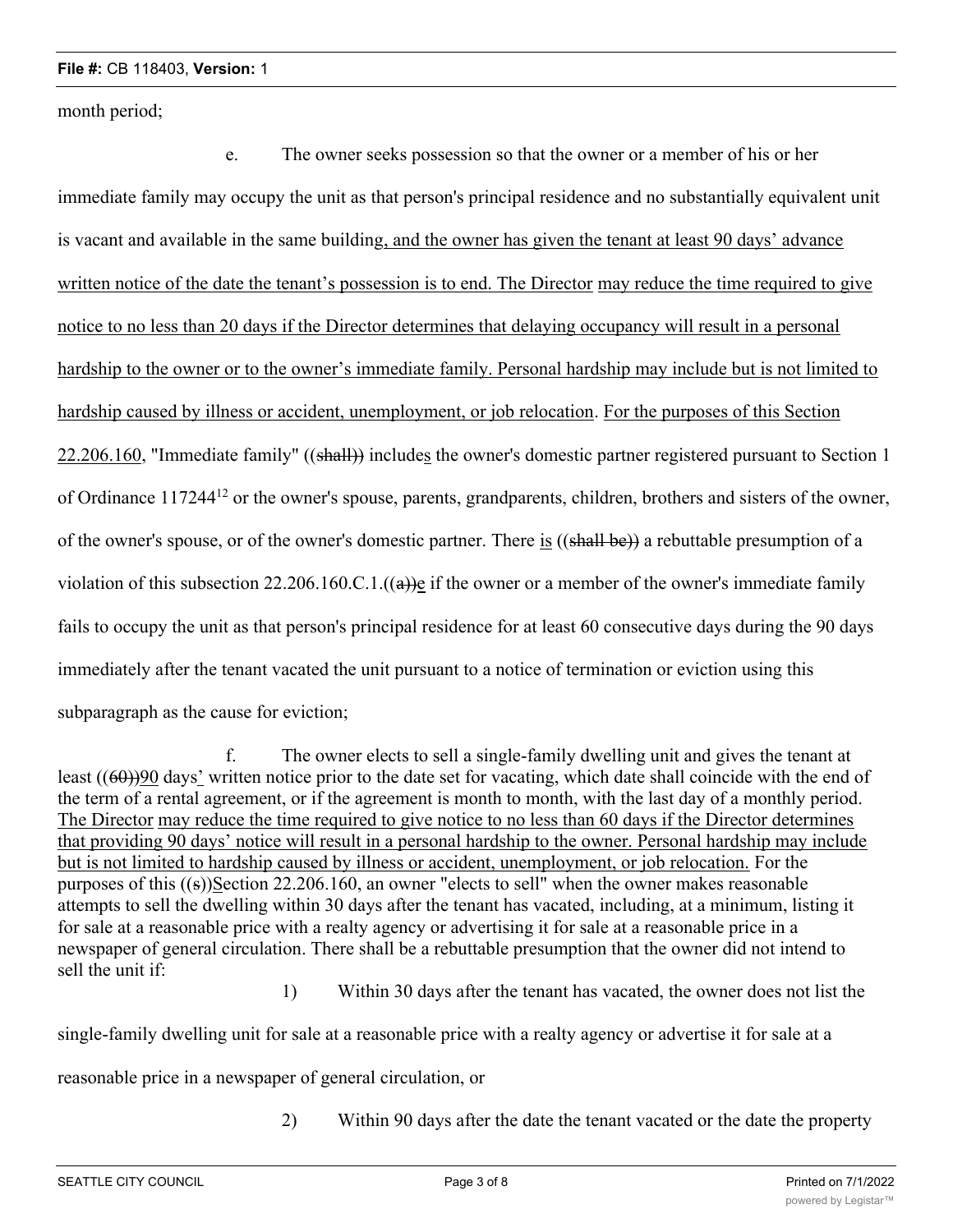was listed for sale, whichever is later, the owner withdraws the rental unit from the market, rents the unit to

someone other than the former tenant, or otherwise indicates that the owner does not intend to sell the unit;

g. The tenant's occupancy is conditioned upon employment on the property and

the employment relationship is terminated;

h. The owner seeks to do substantial rehabilitation in the building; provided that, the owner must obtain a tenant relocation license if required by Chapter 22.210 and at least one permit necessary for the rehabilitation, other than a Master Use Permit, before terminating the tenancy;

i. The owner (i) elects to demolish the building, convert it to a cooperative, or convert it to a nonresidential use; provided that, the owner must obtain a tenant relocation license if required by Chapter 22.210 and a permit necessary to demolish or change the use before terminating any tenancy, or (ii) converts the building to a condominium provided the owner complies with the provisions of Sections 22.903.030 and 22.903.035;

j. The owner seeks to discontinue use of a housing unit unauthorized by Title 23 after receipt of a notice of violation((+thereof)). The owner is required to pay relocation assistance to the tenant(s) of each such unit at least two weeks prior to the date set for termination of the tenancy, at the rate of:

1) \$2,000 for a tenant household with an income during the past 12

months at or below 50 percent of the County median income, or

2) Two months' rent for a tenant household with an income during the past

12 months above 50 percent of the County median income;

k. The owner seeks to reduce the number of individuals residing in a dwelling unit to comply with the maximum limit of individuals allowed to occupy one dwelling unit, as required by Title 23, and:

1) a) The number of such individuals was more than is lawful under the current version of Title 23 or Title 24 but was lawful under Title 23 or Title 24 on August 10, 1994; b) That number has not increased with the knowledge or consent

of the owner at any time after August 10, 1994; and

c) The owner is either unwilling or unable to obtain a permit to

allow the unit with that number of residents.

2) The owner has served the tenants with a 30 day notice, informing the

tenants that the number of tenants exceeds the legal limit and must be reduced to the legal limit,

3) After expiration of the 30 day notice, the owner has served the tenants

with and the tenants have failed to comply with a ten day notice to comply with the limit on the number of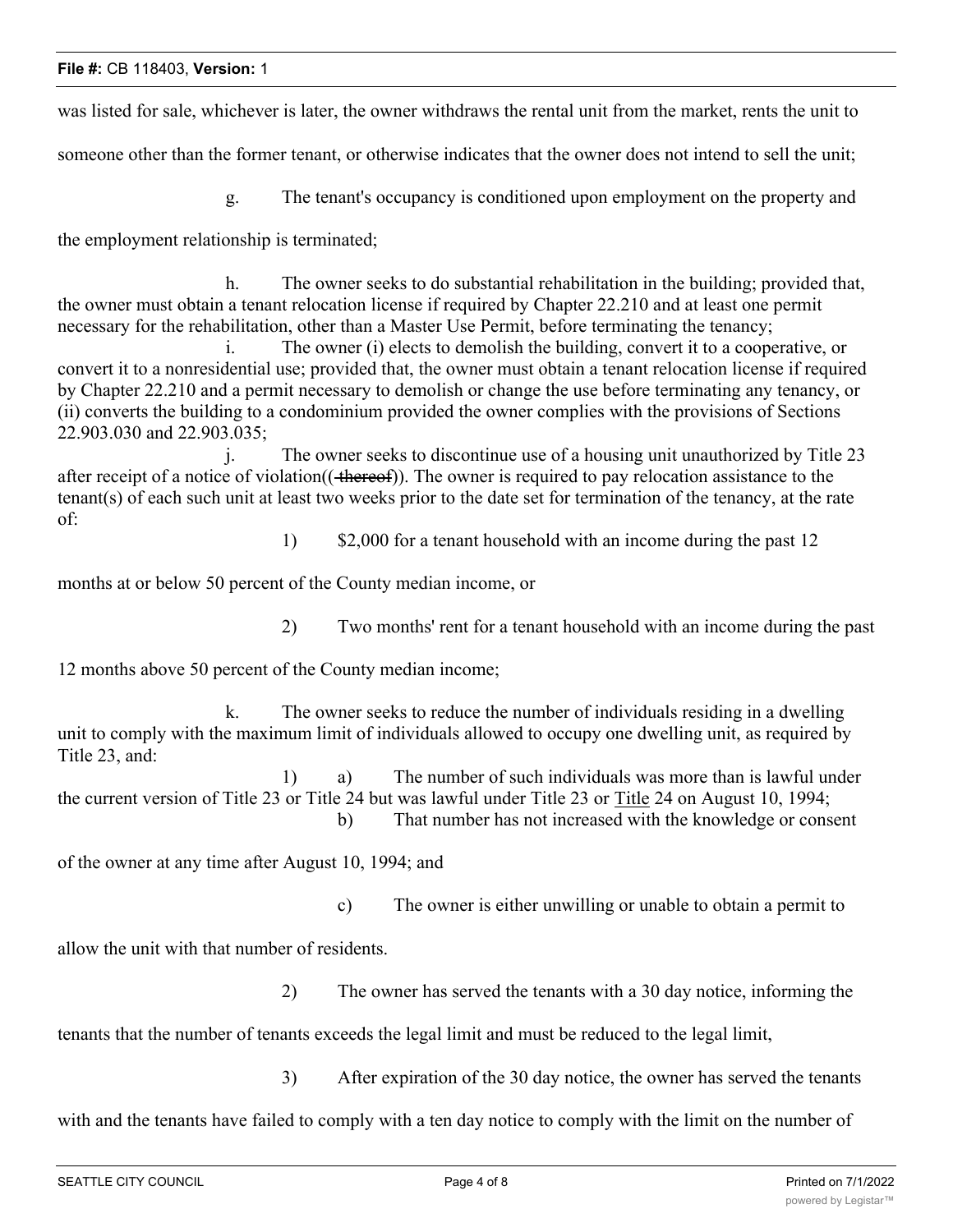occupants or vacate, and

4) If there is more than one rental agreement for the unit, the owner may choose which agreements to terminate; provided that, the owner may either terminate no more than the minimum number of rental agreements necessary to comply with the legal limit on the number of occupants, or, at the owner's option, terminate only those agreements involving the minimum number of occupants necessary to comply with the legal limit;

l. 1) The owner seeks to reduce the number of individuals who reside in one dwelling unit to comply with the legal limit after receipt of a notice of violation of the Title 23 restriction on the number of individuals allowed to reside in a dwelling unit, and: a) The owner has served the tenants with a 30 day notice,

informing the tenants that the number of tenants exceeds the legal limit and must be reduced to the legal limit; provided that, no 30 day notice is required if the number of tenants was increased above the legal limit without the knowledge or consent of the owner;

22.206.160.1.1.a above, or at any time after receipt of the notice of violation if no 30 day notice is required pursuant to subsection 22.206.160.1.1.a, the owner has served the tenants with and the tenants have failed to comply with a  $((10))$ ten day notice to comply with the maximum legal limit on the number of occupants or vacate; and

b) After expiration of the 30 day notice required by subsection

c) If there is more than one rental agreement for the unit, the

owner may choose which agreements to terminate; provided that, the owner may either terminate no more than the minimum number of rental agreements necessary to comply with the legal limit on the number of occupants, or, at the option of the owner, terminate only those agreements involving the minimum number of occupants necessary to comply with the legal limit.

2) For any violation of the maximum legal limit on the number of individuals allowed to reside in a unit that occurred with the knowledge or consent of the owner, the owner is required to pay relocation assistance to the tenant(s) of each such unit at least two weeks prior to the date set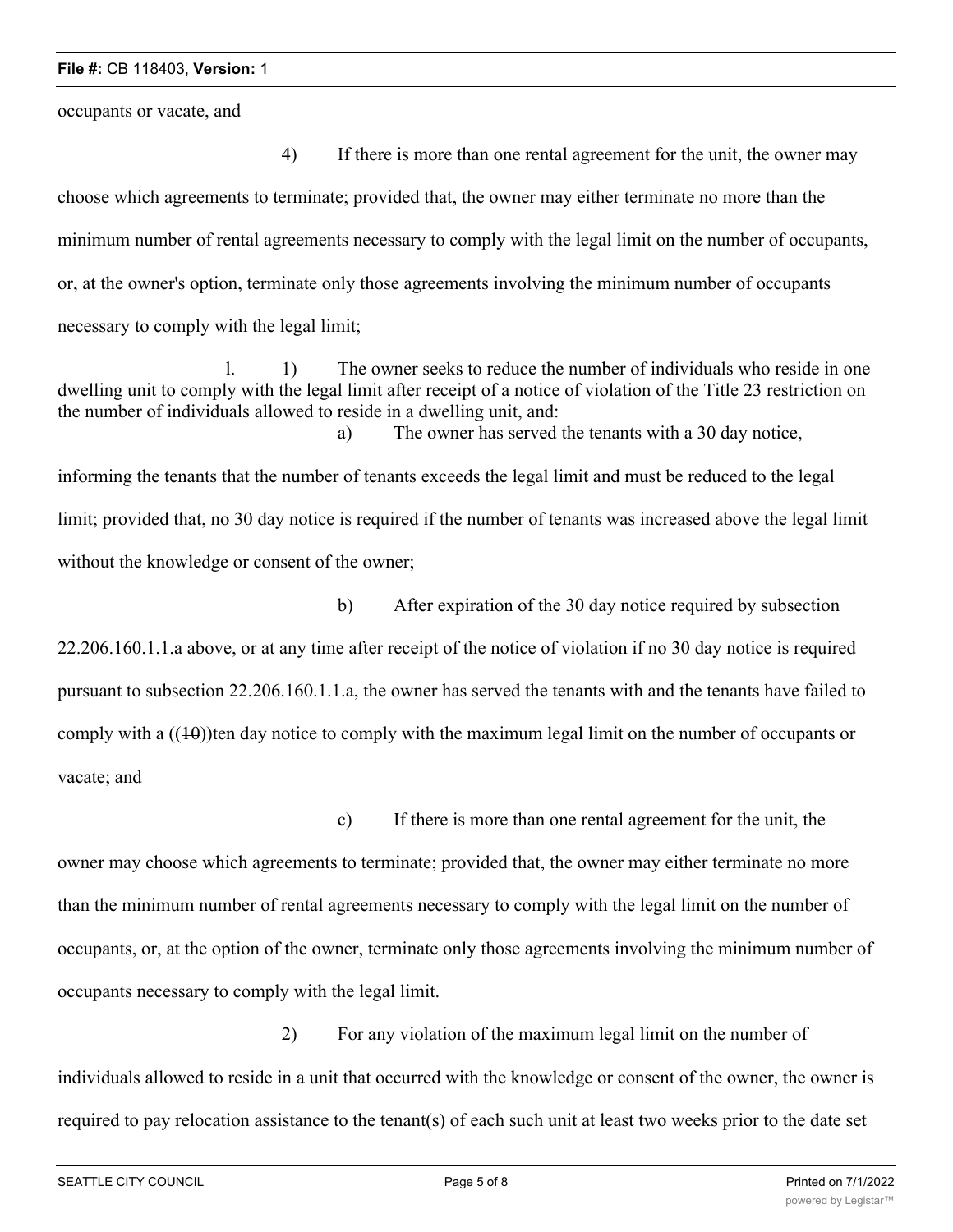### **File #:** CB 118403, **Version:** 1

for termination of the tenancy, at the rate of:

a) \$2,000 for a tenant household with an income during the past 12

months at or below 50 percent of the county median income, or

b) Two months' rent for a tenant household with an income during

the past 12 months above 50 percent of the county median income;

m. The owner seeks to discontinue use of an accessory dwelling unit for which a permit has been obtained pursuant to Sections 23.44.041 and 23.45.545 after receipt of a notice of violation of the development standards provided in those sections. The owner is required to pay relocation assistance to the tenant household residing in such a unit at least two weeks prior to the date set for termination of the tenancy, at the rate of:

1) \$2,000 for a tenant household with an income during the past 12

months at or below 50 percent of the county median income, or

2) Two months' rent for a tenant household with an income during the past

12 months above 50 percent of the county median income;

n. An emergency order requiring that the housing unit be vacated and closed has been issued pursuant to Section 22.206.260 and the emergency conditions identified in the order have not been corrected;

o. The owner seeks to discontinue sharing with a tenant of the owner's own housing unit, i.e., the unit in which the owner resides, seeks to terminate the tenancy of a tenant of an accessory dwelling unit authorized pursuant to Sections 23.44.041 and 23.45.545 that is accessory to the housing unit in which the owner resides, or seeks to terminate the tenancy of a tenant in a single-family dwelling unit and the owner resides in an accessory dwelling unit on the same lot. This subsection 22.206.160.C.1.o does not apply if the owner has received a notice of violation of the development standards of Section 23.44.041. If the owner has received such a notice of violation, subsection 22.206.160.C.1.m applies;

p. A tenant, or with the consent of the tenant, ((his or her ))the tenant's subtenant,

sublessee, resident, or guest, has engaged in criminal activity on the premises, or on the property or public

right-of-way abutting the premises, and the owner has specified in the notice of termination the crime alleged

to have been committed and the general facts supporting the allegation, and has assured that the Department

of Planning and Development has recorded receipt of a copy of the notice of termination. For purposes of

this subsection 22.206.160.C.1.p, a person has "engaged in criminal activity" if he or she:

1) Engages in drug-related activity that would constitute a violation of ((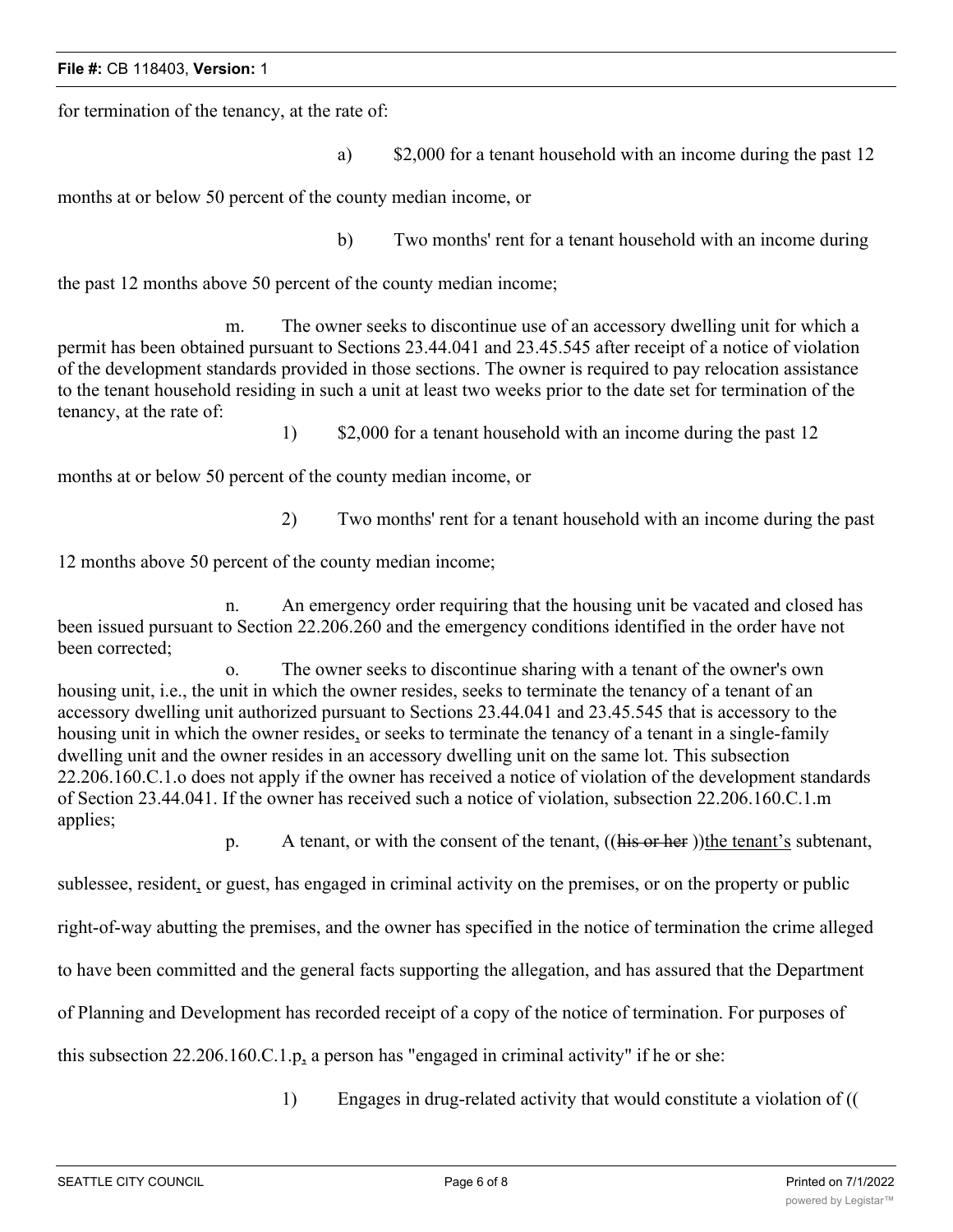RCW ))Chapters 69.41, 69.50, or 69.52 RCW, or

2) Engages in activity that is a crime under the laws of this state, but only if the activity substantially affects the health or safety of other tenants or the owner.

\* \* \*

Section 2. This ordinance shall take effect and be in force 30 days after its approval by the Mayor, but if not approved and returned by the Mayor within ten days after presentation, it shall take effect as provided by Seattle Municipal Code Section 1.04.020.

Passed by the City Council the \_\_\_\_\_ day of \_\_\_\_\_\_\_\_\_\_\_\_\_\_\_\_\_\_\_\_\_, 2015, and

signed by me in open session in authentication of its passage this

\_\_\_\_\_ day of \_\_\_\_\_\_\_\_\_\_\_\_\_\_\_\_\_\_\_, 2015.

President \_\_\_\_\_\_\_\_\_\_of the City Council

Approved by me this \_\_\_\_ day of \_\_\_\_\_\_\_\_\_\_\_\_\_\_\_\_\_\_, 2015.

Edward B. Murray, Mayor

Filed by me this \_\_\_\_\_ day of \_\_\_\_\_\_\_\_\_\_\_\_\_\_\_\_\_\_\_\_\_\_\_\_\_\_\_, 2015.